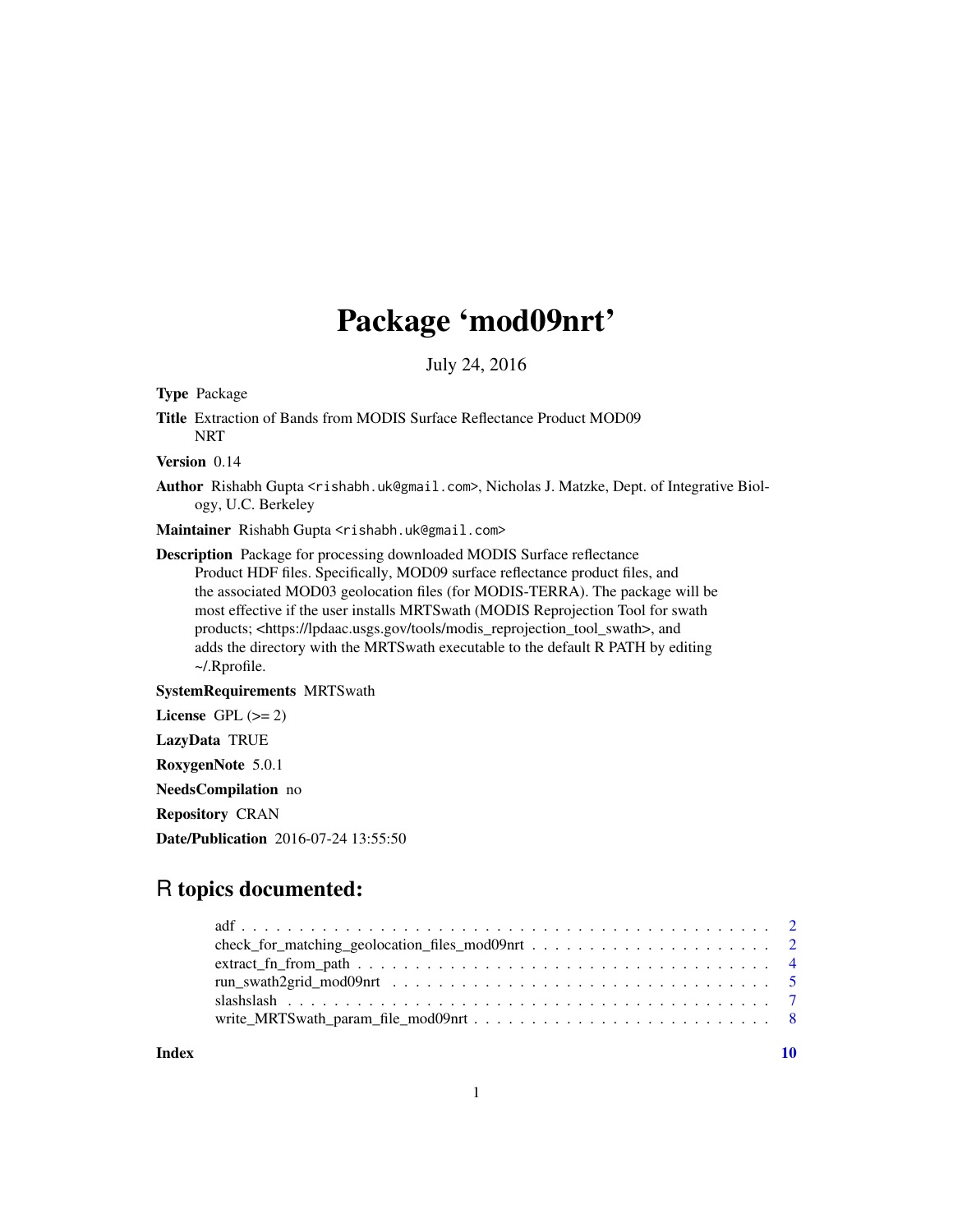<span id="page-1-0"></span>

# Description

Shortcut for: as.data.frame(x, row.names=NULL, stringsAsFactors=FALSE)

# Usage

adf(x)

# Arguments

x matrix or other object transformable to data.frame

#### Details

This function is useful for dealing with errors due to automatic conversion of some columns to factors. Another solution may be to prepend options(stringsAsFactors = FALSE) at the start of one's script, to turn off all default stringsAsFactors silliness.

#### Value

data.frame

# Author(s)

Nicholas J. Matzke <matzke@berkeley.edu>

#### Examples

 $x = matrix(c(1, 2, 3, 4, 5, 6), nrow=3, ncol=2)$ adf(x)

check\_for\_matching\_geolocation\_files\_mod09nrt *Checks that every MODIS surface reflectance project HDF has a matching MOD03 file*

# Description

Each MOD09 surface reflectance product file requires a corresponding MOD03 geolocation file to be successfully processed with the MRTSwath tool.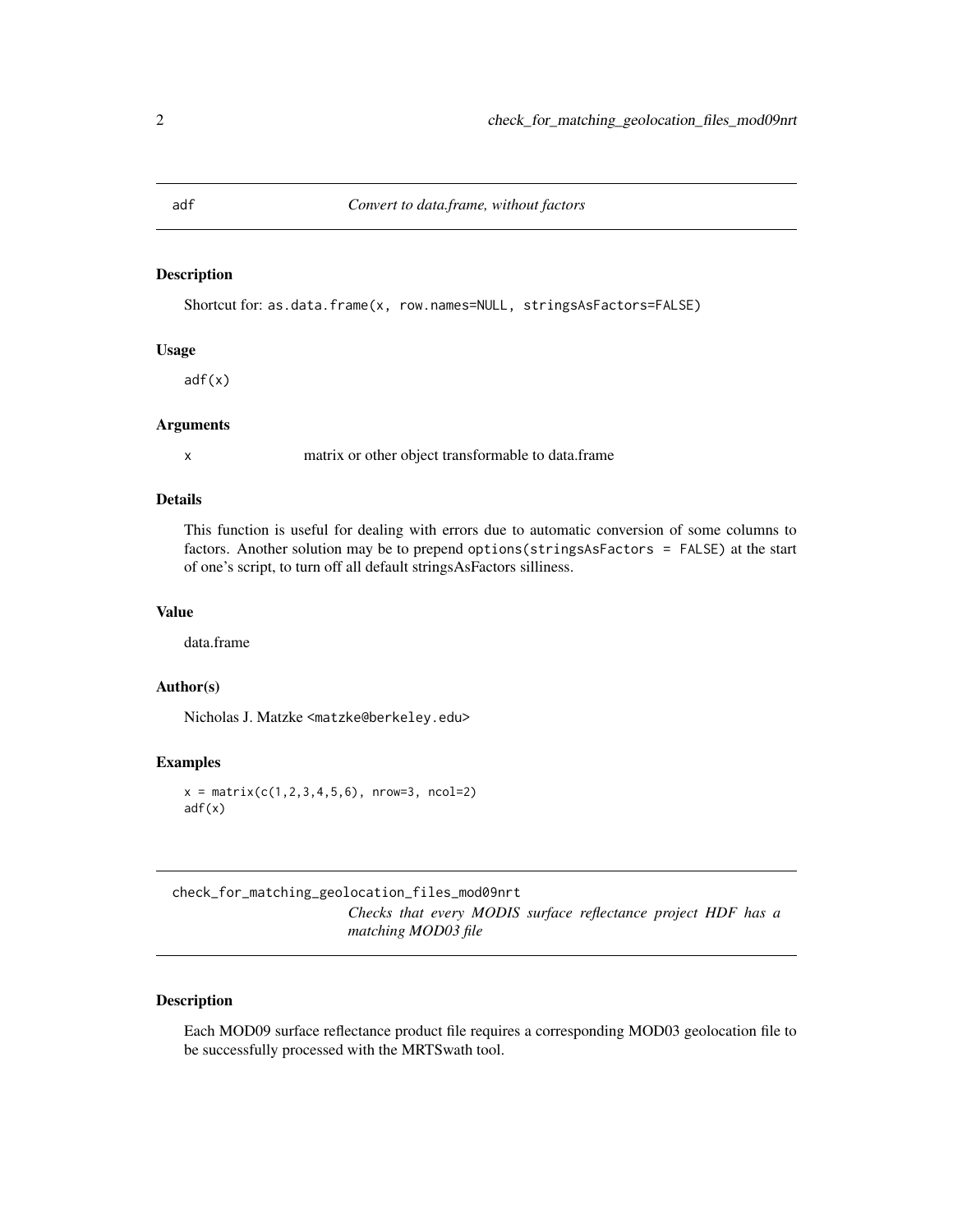#### Usage

```
check_for_matching_geolocation_files_mod09nrt(moddir = getwd(),
 modtxt = "MOD09", geoloctxt = "MOD03", return_geoloc = FALSE,
  return_product = FALSE)
```
#### Arguments

| moddir        | the string describing the directory containing the MOD09 and MOD03 files;<br>both must be in the same directory. Default: getwd(), which gives the present<br>working directory.  |
|---------------|-----------------------------------------------------------------------------------------------------------------------------------------------------------------------------------|
| modtxt        | the text string indicating which HDF files are the MODIS surface reflectance<br>product (or hypothetically, other product). Default: MOD09 (MODIS surface<br>reflectance product) |
| geoloctxt     | the text string indicating which HDF files are the MODIS geolocation files (or<br>hypothetically, another set of files). Default: MOD03                                           |
| return_geoloc | if TRUE, return the list of unmatched geolocation files (e.g. MOD03)                                                                                                              |
|               | return_product if TRUE, return the list of unmatched product files (e.g. MOD09)                                                                                                   |

#### Details

MRTSwath is the MRT (MODIS Reprojection Tool) for the MODIS

E.g. this surface reflectance file:

MOD09.A2016204.0500.005.2016204062219.NRT.hdf

...goes with this corresponding geolocation file:

MOD03.A2016204.0500.005.2016204060250.NRT.hdf

...which is a large file (~30 MB) containing detailed information on the position, tilt, etc. of the MODIS satellite. MRTSwath tool needs one of each, however.

#### Value

data.frame of matching files; or a list of non-matching files, if return\_geoloc or return\_product are TRUE.

#### Author(s)

Rishabh Gupta <rishabh.uk@gmail.com>

#### Examples

```
# Check your working directory
modelir = getwd()# Here are some example MODIS files in mod09nrt/extdata/
# Code excluded from CRAN check because it depends on modiscdata
## Not run:
library(devtools)
library(modiscdata)
```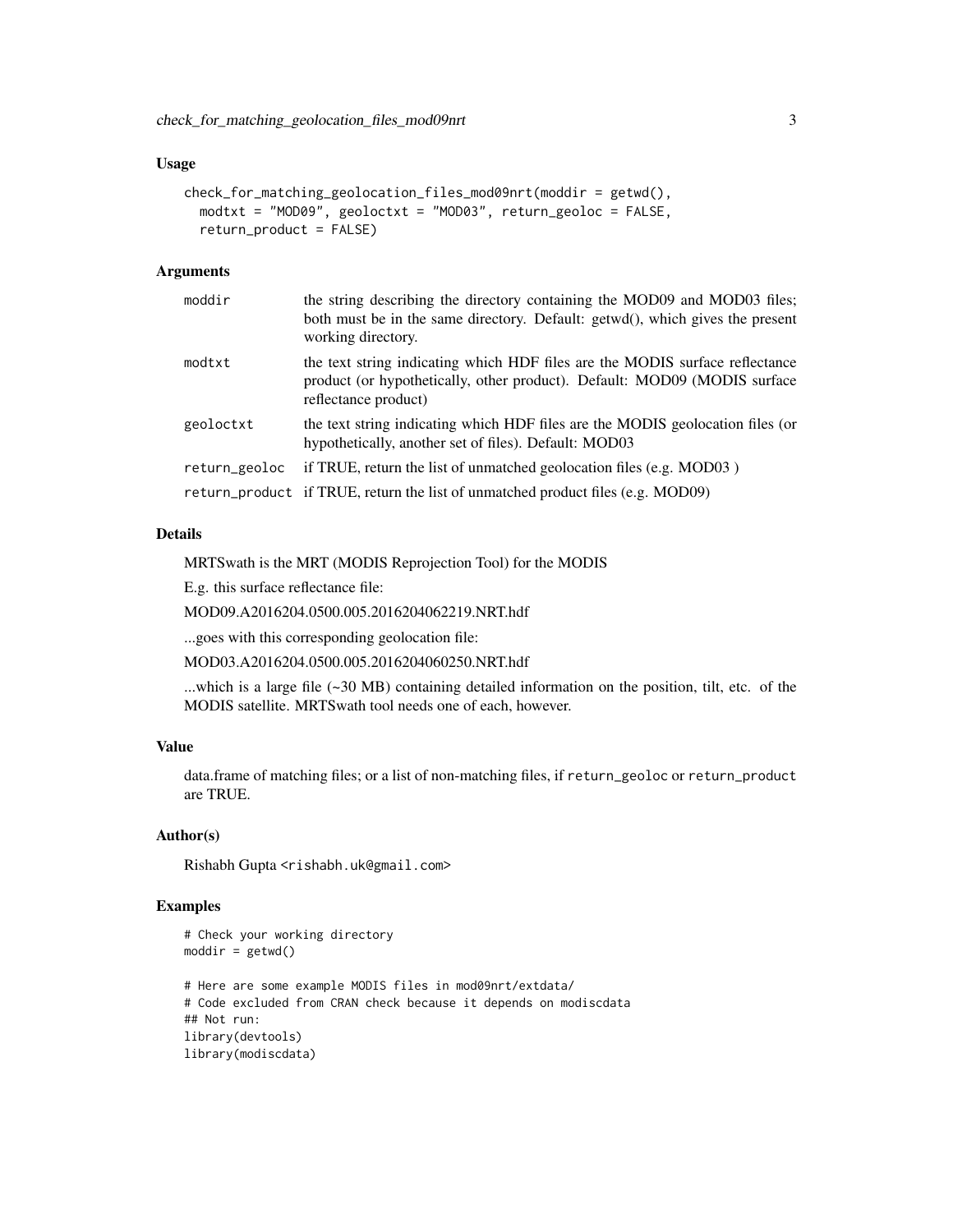```
moddir = system.file("extdata/2002raw/", package="modiscdata")
# You need to have some e.g. MOD files in it (from the MODIS-TERRA platform)
list.files(path=moddir, pattern="MOD")
list.files(path=moddir, pattern="MOD")
# Check for matches (for MODIS-TERRA platform)
check_for_matching_geolocation_files_mod09nrt(moddir=moddir, modtxt="MOD09", geoloctxt="MOD03",
return_geoloc=FALSE, return_product=FALSE)
## End(Not run)
```
extract\_fn\_from\_path *Get the filename from a path*

#### Description

The filename is split on slashes, and the last item is taken; this should be just the filename.

#### Usage

```
extract_fn_from_path(fn_with_path)
```
# Arguments

fn\_with\_path The filename, with partial or full path

# Value

fn The extracted filename

# Author(s)

Nicholas J. Matzke <matzke@berkeley.edu>

# See Also

#### [strsplit](#page-0-0)

#### Examples

```
fn_with_path = "/Library/Frameworks/R.framework/Versions/2.15/Resources/library/modiscloud/extdata
/2002raw/MYD35_L2.A2002185.1910.005.2007206043609.hdf"
extract_fn_from_path(fn_with_path)
```
<span id="page-3-0"></span>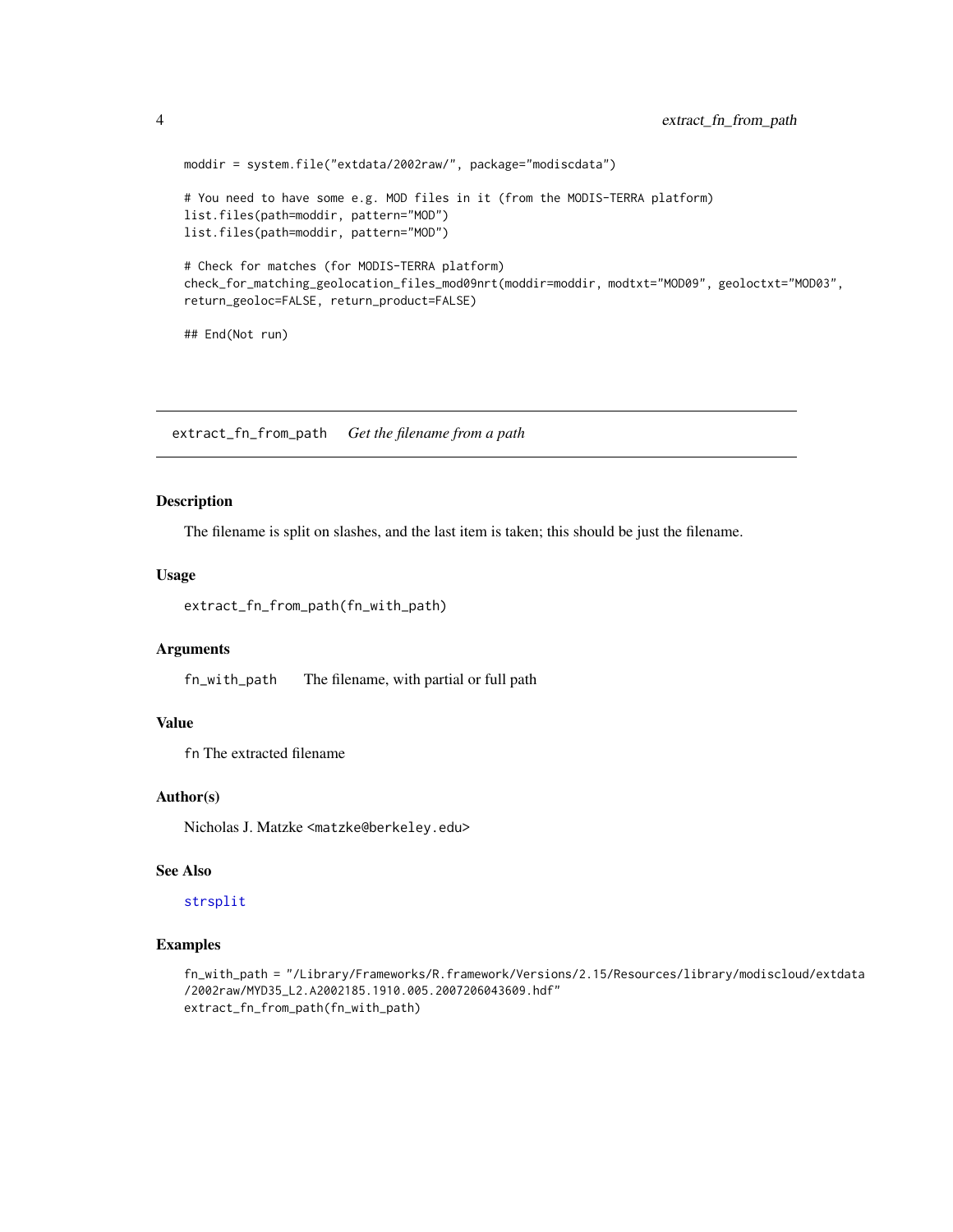<span id="page-4-1"></span><span id="page-4-0"></span>run\_swath2grid\_mod09nrt

*Run MRTSwath swath2grid tool*

# Description

MRTSwath is the "MODIS Reprojection Tool for swath products". See: [https://lpdaac.usgs.](https://lpdaac.usgs.gov/tools/modis_reprojection_tool_swath) [gov/tools/modis\\_reprojection\\_tool\\_swath](https://lpdaac.usgs.gov/tools/modis_reprojection_tool_swath)).

# Usage

```
run_swath2grid_mod09nrt(mrtpath = "swath2grid", prmfn = "tmpMRTparams.prm",
 tifsdir, modfn, geoloc_fn, ul_lon, ul_lat, lr_lon, lr_lat)
```
# Arguments

| mrtpath    | This is the path to the MRTS wath executable swath 2 grid. If your $\gamma$ . Reprofile<br>file has the location of swath2grid in the PATH, then you can just use mrtpath="swath2grid".<br>Otherwise, the user must provide the full path to swath 2 grid. |
|------------|------------------------------------------------------------------------------------------------------------------------------------------------------------------------------------------------------------------------------------------------------------|
| prmfn      | The name of the parameter/control file which will be the input to MRTS wath's<br>swath2grid function.                                                                                                                                                      |
| tifsdir    | The directory to save the output TIF files in                                                                                                                                                                                                              |
| modfn      | The filename of the MODIS data                                                                                                                                                                                                                             |
| geoloc_fn  | The filename of the corresponding geolocation file (annoyingly, this is a much<br>larger file than the data file!)                                                                                                                                         |
| ul_lon     | Upper left (ul) longitude (x-coordinate) for subsetting                                                                                                                                                                                                    |
| ul_lat     | Upper left (ul) latitude (y-coordinate) for subsetting                                                                                                                                                                                                     |
| $1r\_lon$  | Lower right (lr) longitude (x-coordinate) for subsetting                                                                                                                                                                                                   |
| $1r$ $1at$ | Lower right (lr) latitude (y-coordinate) for subsetting                                                                                                                                                                                                    |
|            |                                                                                                                                                                                                                                                            |

# Details

If you want this function to use MRTSwath tool successfully, you should add the directory with the MRTSwath executable to the default R PATH by editing ~/.Rprofile.

# Value

cmdstr The string giving the system command that ran swath2grid

# Author(s)

Nicholas J. Matzke <matzke@berkeley.edu>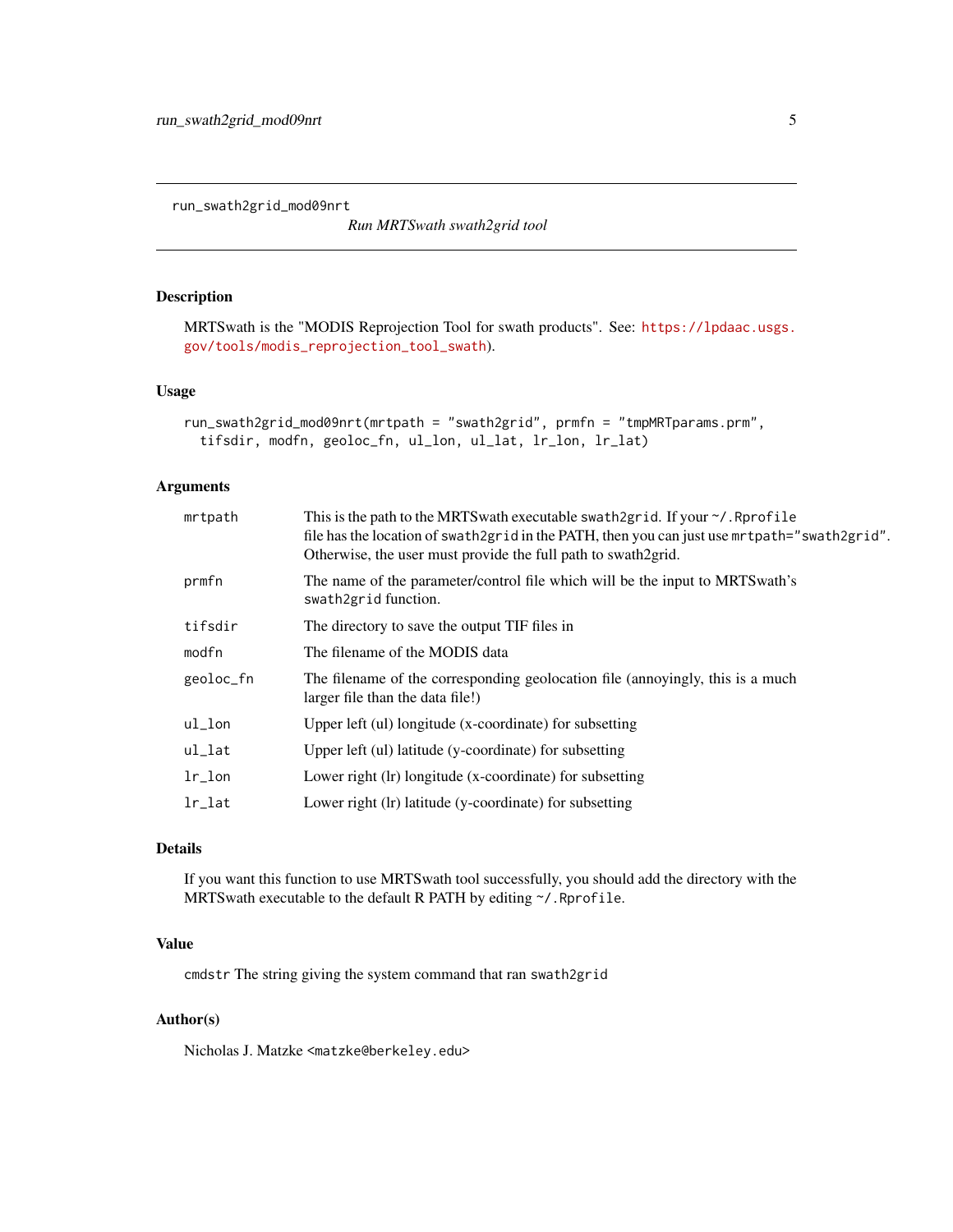#### <span id="page-5-0"></span>See Also

[write\\_MRTSwath\\_param\\_file\\_mod09nrt](#page-7-1)

```
http://landweb.nascom.nasa.gov/cgi-bin/QA_WWW/newPage.cgi?fileName=hdf_filename
@cite NASA2001
```
# Examples

```
#######################################################
# Run MRTSwath tool "swath2grid"
#######################################################
# Source MODIS files (both data and geolocation)
# Code excluded from CRAN check because it depends on modiscdata
## Not run:
library(devtools)
library(modiscdata)
moddir = system.file("extdata/2002raw/", package="modiscdata")
# Get the matching data/geolocation file pairs
fns_df = check_for_matching_geolocation_files(moddir, modtxt="MOD09", geoloctxt="MOD03")
fns_df
# Resulting TIF files go in this directory
tifsdir = getwd()
# Box to subset
ul_lat = 13ul\_lon = -87lr\_lat = 8lr\_lon = -82for (i in 1:nrow(fns_df))
{
prmfn = write_MRTSwath_param_file_mod09nrt(prmfn="tmpMRTparams.prm", tifsdir=tifsdir,
modfn=fns_df$mod09_fns[i], geoloc_fn=fns_df$mod03_fns[i], ul_lon=ul_lon, ul_lat=ul_lat,
 lr_lon=lr_lon, lr_lat=lr_lat)
print(scan(file=prmfn, what="character", sep="\n"))
run_swath2grid_mod09nrt(mrtpath="swath2grid", prmfn="tmpMRTparams.prm", tifsdir=tifsdir,
modfn=fns_df$mod309_fns[i], geoloc_fn=fns_df$mod03_fns[i], ul_lon=ul_lon, ul_lat=ul_lat,
lr_lon=lr_lon, lr_lat=lr_lat)
}
list.files(tifsdir, pattern=".tif", full.names=TRUE)
```
## End(Not run)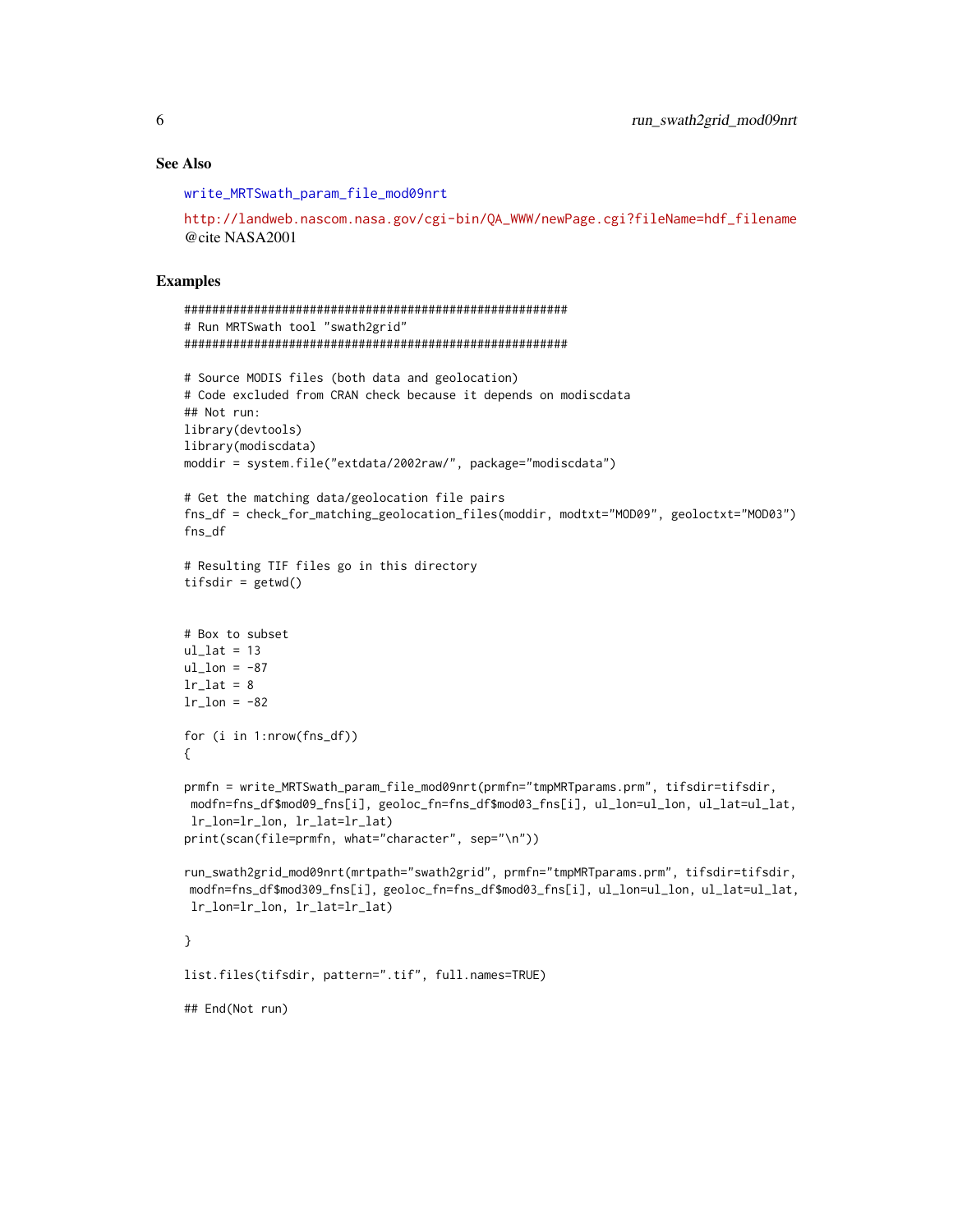<span id="page-6-0"></span>

# Description

```
Shortcut for: gsub(pattern="//", replacement="/", x=tmpstr)
```
### Usage

```
slashslash(tmpstr)
```
# Arguments

tmpstr a path that you want to remove double slashes from

# Details

This function is useful for removing double slashes that can appear in full pathnames due to inconsistencies in trailing slashes in working directories etc.

#### Value

outstr a string of the fixed path

# Author(s)

Nicholas J. Matzke <matzke@berkeley.edu>

#### See Also

[gsub](#page-0-0)

### Examples

tmpstr = "/Library/Frameworks/R.framework/Versions/2.15/Resources/library/modiscloud/extdata/ 2002raw//MYD03.A2002185.0645.005.2009192031332.hdf"

```
outstr = slashslash(tmpstr)
outstr
```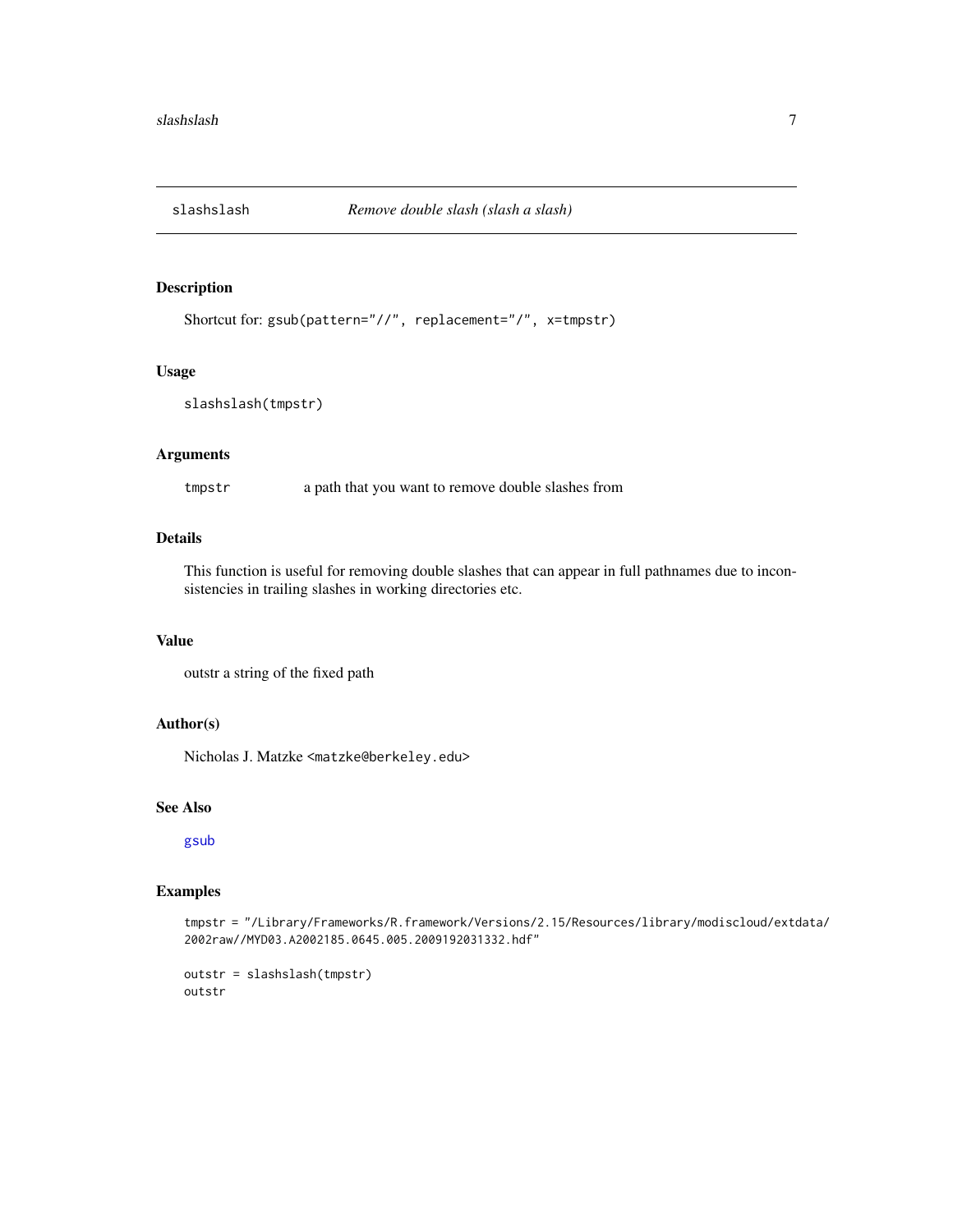<span id="page-7-1"></span><span id="page-7-0"></span>write\_MRTSwath\_param\_file\_mod09nrt

*Write a parameter control file for MRTSwath*

# **Description**

MRTSwath is the "MODIS Reprojection Tool for swath products". See: [https://lpdaac.usgs.](https://lpdaac.usgs.gov/tools/modis_reprojection_tool_swath) [gov/tools/modis\\_reprojection\\_tool\\_swath](https://lpdaac.usgs.gov/tools/modis_reprojection_tool_swath)).

#### Usage

```
write_MRTSwath_param_file_mod09nrt(prmfn = "tmpMRTparams.prm", tifsdir, modfn,
  geoloc_fn, ul_lon, ul_lat, lr_lon, lr_lat)
```
# Arguments

| prmfn      | The name of the parameter/control file which will be the input to MRTS wath's<br>swath2grid function.              |
|------------|--------------------------------------------------------------------------------------------------------------------|
| tifsdir    | The directory to save the output TIF files in                                                                      |
| modfn      | The filename of the MODIS data                                                                                     |
| geoloc_fn  | The filename of the corresponding geolocation file (annoyingly, this is a much<br>larger file than the data file!) |
| ul_lon     | Upper left (ul) longitude (x-coordinate) for subsetting                                                            |
| ul_lat     | Upper left (ul) latitude (y-coordinate) for subsetting                                                             |
| $1r\_lon$  | Lower right (lr) longitude (x-coordinate) for subsetting                                                           |
| $1r$ $1at$ | Lower right (Ir) latitude (y-coordinate) for subsetting                                                            |

### Details

If you want this function to use MRTSwath tool successfully, you should add the directory with the MRTS wath executable to the default R PATH by editing  $\gamma$ . Rprofile.

This function hard-codes these options into the parameter file:

- \* all the bands are extracted
- \* the output file is a GeoTIFF

\* the output projection is Geographic (plain unprojected Latitude/Longitude)

\* the resampling is Nearest Neighbor (NN), which of course is the only one which makes sense when the pixels encode bytes that encode bits that encode discrete classification results, 0/1 error flags, etc.

MRTswath can do many other projections and output formats; users can modify this function to run those options.

# Value

prmfn The name of the temporary parameter file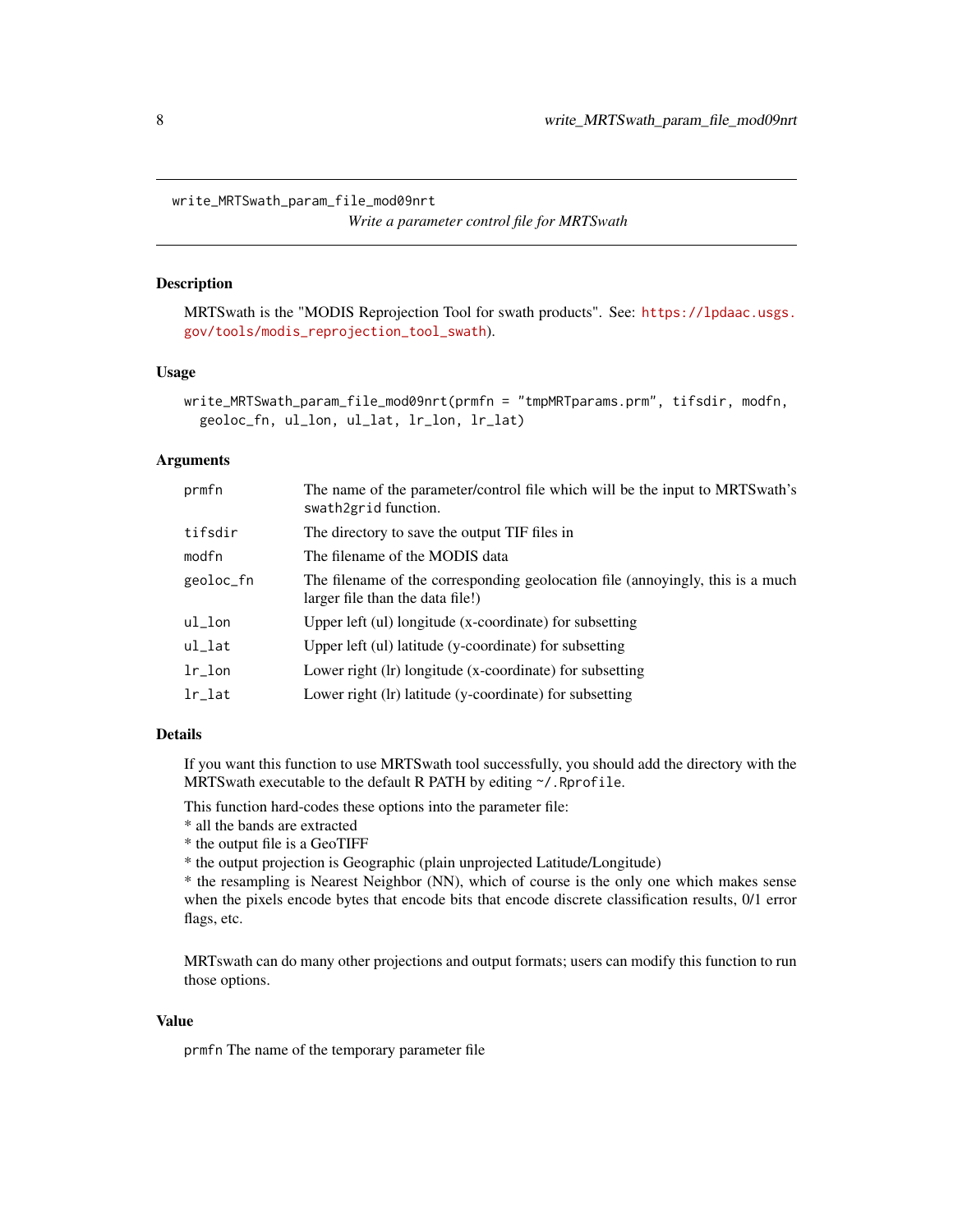#### <span id="page-8-0"></span>Author(s)

Rishabh Gupta <rishabh.uk@gmail.com>

#### See Also

[run\\_swath2grid\\_mod09nrt](#page-4-1)

```
http://landweb.nascom.nasa.gov/cgi-bin/QA_WWW/newPage.cgi?fileName=hdf_filename
@cite NASA2001
```
#### Examples

```
# Source MODIS files (both data and geolocation)
# Code excluded from CRAN check because it depends on modiscdata
## Not run:
library(devtools)
library(modiscdata)
moddir = system.file("extdata/2002raw/", package="modiscdata")
# Get the matching data/geolocation file pairs
fns_df = check_for_matching_geolocation_files_mod09nrt(moddir, modtxt="MOD09", geoloctxt="MOD03")
fns_df
# Resulting TIF files go in this directory
tifsdir = getwd()
# Box to subset
ul_lat = 13ul lon = -87lr\_lat = 8lr\_lon = -82for (i in 1:nrow(fns_df))
{
prmfn = write_MRTSwath_param_file_mod09nrt(prmfn="tmpMRTparams.prm", tifsdir=tifsdir,
modfn=fns_df$mod09_fns[i], geoloc_fn=fns_df$mod03_fns[i], ul_lon=ul_lon, ul_lat=ul_lat,
lr_lon=lr_lon, lr_lat=lr_lat)
print(scan(file=prmfn, what="character", sep="\n"))
```

```
}
```
## End(Not run)